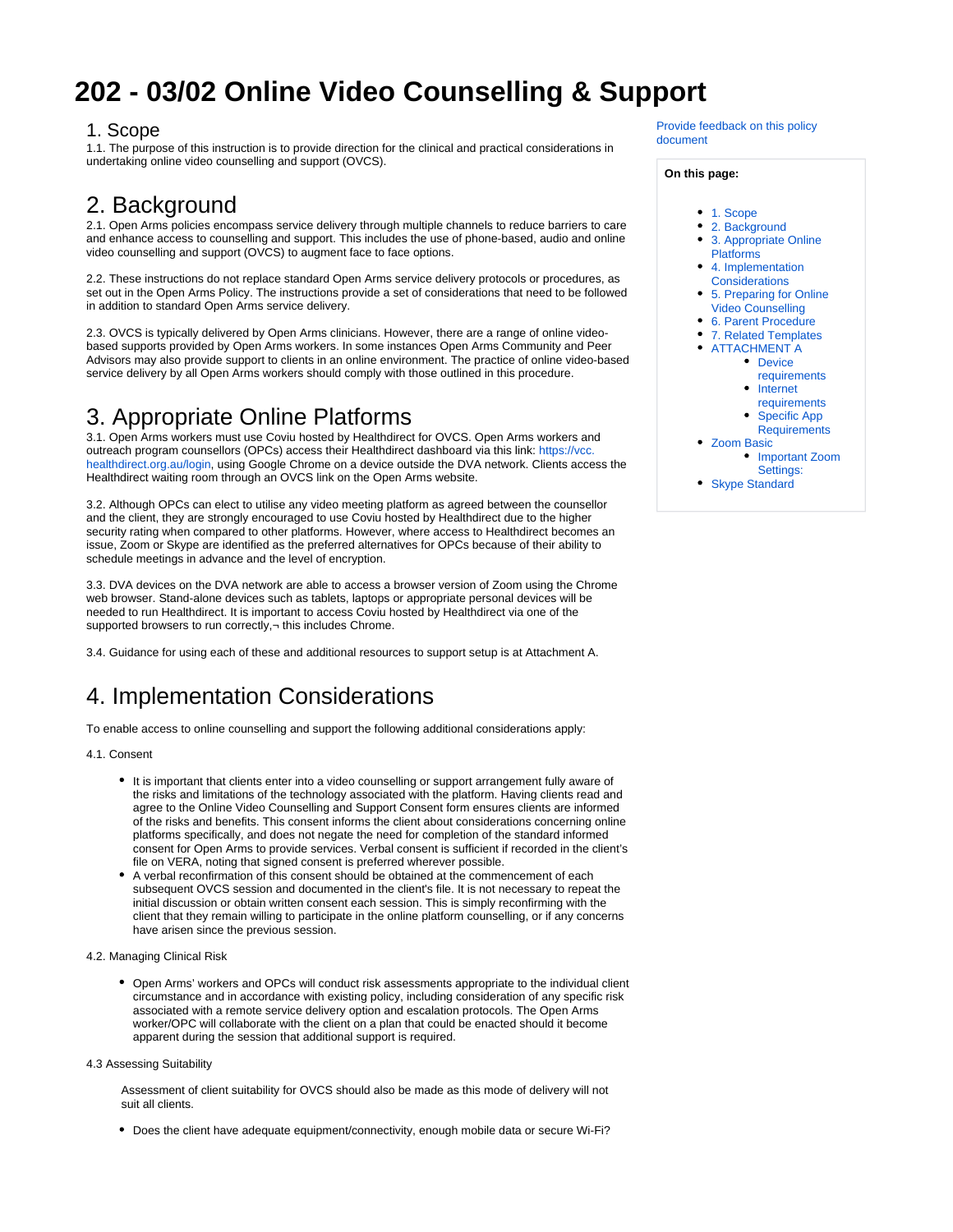- Does the client have the tech skills to support their interaction with an Open Arms worker/OPC online?
- Does the client have the necessary language skills if using email/chat/messaging?
- Environment Do they have a safe, uninterrupted place for the session?
- Assess safety what format of virtual counselling is safest for them if they are not safe at home?
- How might previous and concurrent mental health treatment affect online counselling? How might personality type, presenting complaint, and diagnosis influence the person's
- suitability for online counselling and support services?
- How might physical and medical factors affect online counselling?
- **Is there any disability that will make the client unsuitable for online counselling?**
- How might cross-cultural issues affect online counselling?

### 4.4 Emergency contacts

The name and phone number of an emergency contact nominated by the client must be obtained and confirmed prior to counselling commencing. Medical contact details for the client's local GP, medical officer or other medical case manager who can be contacted if immediate or follow-up medical intervention is also required. This information is requested in the OVCS Client Instructions and Information Form but can also be collected by phone or email.

4.5. Provisions for Continuity of Counselling and Support Sessions in the Event of an ICT Interruption

- Any ICT can fail. The connection between the worker's/OPC's and client's devices needs to be tested, so any problems can be identified and resolved. Testing at the commencement of every online session should occur before proceeding further. This is to ensure that the online medium is functioning well and can support the delivery of appropriate mental health support.
- An alternative telephone number is required to contact the client if the video link drops out. If this occurs, then contact should be made immediately. This needs to occur even if the video link can be restored quickly, to ensure the continuity of the counselling and support session. If the video link cannot be restored, the session should be completed by telephone.
- This plan needs to be made clear and agreed upon by the client.
- It is important that the client does not try to call the Open Arms worker/OPC. This prevents both ringing at once and therefore a frustrating block in communication. If the client does not answer the phone within five minutes of disconnection, and has not made contact by another means (for example. text message), the Open Arms worker may contact the emergency contact. Sometimes the client is willing to text that they are okay but just needs some time. So be prepared to use both phone and text.
- If connectivity is poor you can turn off video and continue with audio until connectivity improves. By this means you may able to avoid disconnection.

# <span id="page-1-0"></span>5. Preparing for Online Video Counselling

5.1. Instructions To The Client

- The client will need a specified email address to return forms, questionnaires and homework. This may be an Open Arms account or that of the OPC. In instances where this is not available alternative arrangements may need to be considered.
- Prior to video counselling commencing, the client must be emailed the following information:
- Online Video Counselling and Support Consent (202-03/ T1).
- Online Video Counselling and Support Client Information (202-03/ T2). This document provides the client with information about the need for consent, technological requirements and practical considerations for engaging in OVCS.
- Clients using Healthdirect are directed to the OVCS link on the Open Arms website. Instructions for using other platforms are in the Client Information document.
- The client should complete and return the information form to Open Arms where practical to do so, before the first video session. Alternatively the client can provide this information by telephone and it can be recorded in the client's VERA file. No sessions can commence without the provision of this information as Open Arms online counselling or support is not a crisis service.

#### 5.2. Preparing for a Session

- In addition to standard preparations for a counselling and support session, the Open Arms worker/OPC must ensure that:
- The ICT is in good order and functioning correctly at both ends and, if possible prior to the first session, a test connection has been successful.
- The required client contact numbers have been uploaded to VERA and are also at hand in written/printed form in case of need.
- The emergency contact number is accessible during the counselling and support session.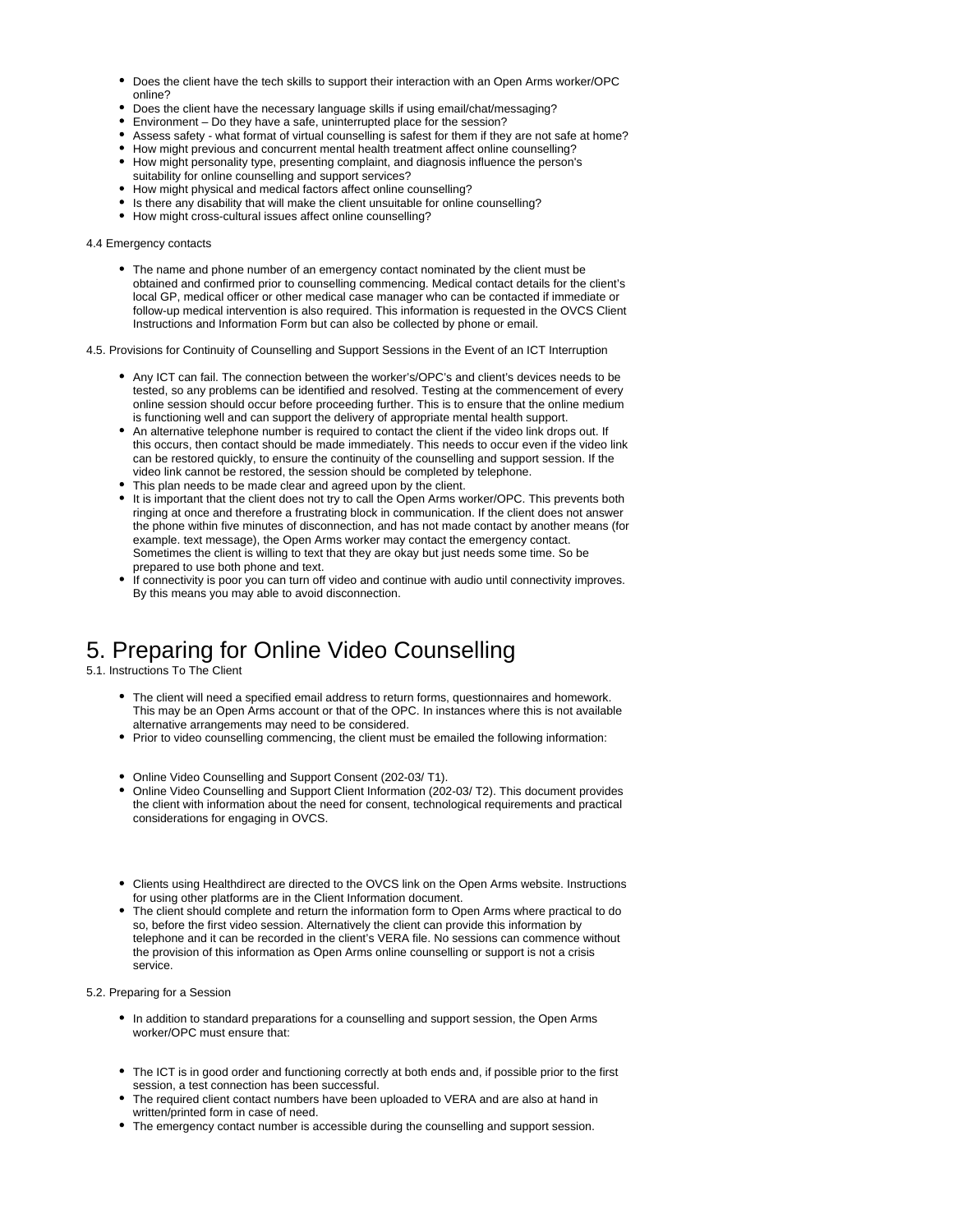- The Open Arms worker knows the geographical location of the client and has researched crisis resources for that area.
- Any documents the Open Arms worker wants the client to have access to during the session are emailed well in advance, with any instructions for their use, and the client is alerted to these.

5.3. After The Session

- In addition to documenting the counselling and support session appropriately in VERA, in the same way that face-to-face sessions are documented, the Open Arms worker/OPC should:
- ensure that the client has returned any completed measures or forms from the session, or completed the measures verbally during the session, and record in VERA.
- record the session in VERA, using a 'Skype' event type and cart item. The 'Skype' item is to be used irrespective of the online platform being used.

Note: A future update to VERA will amend the event type and cart item to a more generic 'Online Counselling' item.

# <span id="page-2-0"></span>6. Parent Procedure

6.1. [202-03 – Counselling Procedure](https://confluence.vera.org.au/display/CPPL/202+-+03+Counselling+Procedure)

## <span id="page-2-1"></span>7. Related Templates

- 7.1. [202-03/ T1 Online Video Counselling and Support Consent](https://confluence.vera.org.au/pages/viewpage.action?pageId=79462588)
- 7.2. [202-03/ T2 OVCS Client Information](https://confluence.vera.org.au/pages/viewpage.action?pageId=79462590)
- 7.3. [202-03/ T6 OVCS Checklist for Open Arms Employees](https://confluence.vera.org.au/pages/viewpage.action?pageId=79462600)

## <span id="page-2-2"></span>ATTACHMENT A

Brief Notes for Open Arms Workers and OPCs Using OVCS

### <span id="page-2-3"></span>**Device requirements**

You will need access to a PC, laptop or tablet/iPad/smartphone with a camera, speakers and microphone (built in or separate) and that is running a current or recent version Operating System (Windows XP or newer/Apple OS X/Android OS).

A computer/tablet/phone processor minimum of 1 GHz is needed and for best results a 1.8 GHz processor (or similar) is recommended.

If you use a smartphone, ensure that call blocking is turned on, however it is not recommended that mobile phones are used for the purpose of OVCS as the screens are too small to see the client well and pick up micro gestures, important facial expressions and other body language. It is also physically unstable for the client and the video of you is likely to move around too much.

### <span id="page-2-4"></span>**Internet requirements**

A broadband internet connection is required (with minimum speeds of 512kbps down / 128kbps up). High speed broadband (4Mbps down / 512kbps) is recommended. Secure password protected Wi-Fi is essential and a backup plan of a '4G hot spot' connection through your phone or a separate mobile broadband link, should the Wi-Fi or broadband internet connection become unstable.

## <span id="page-2-5"></span>**Specific App Requirements**

NOTE: There are Task cards for each App on the COVID-19 Self Help Portal: <https://confluence.vera.org.au/display/POLICY/Open+Arms+COVID-19+Self-Service>

Coviu hosted by Healthdirect

Coviu hosted by Healthdirect is the required app for Open Arms workers and strongly encouraged for use by OPCs.

Open Arms workers and outreach program counsellors (OPCs) access their Healthdirect dashboard via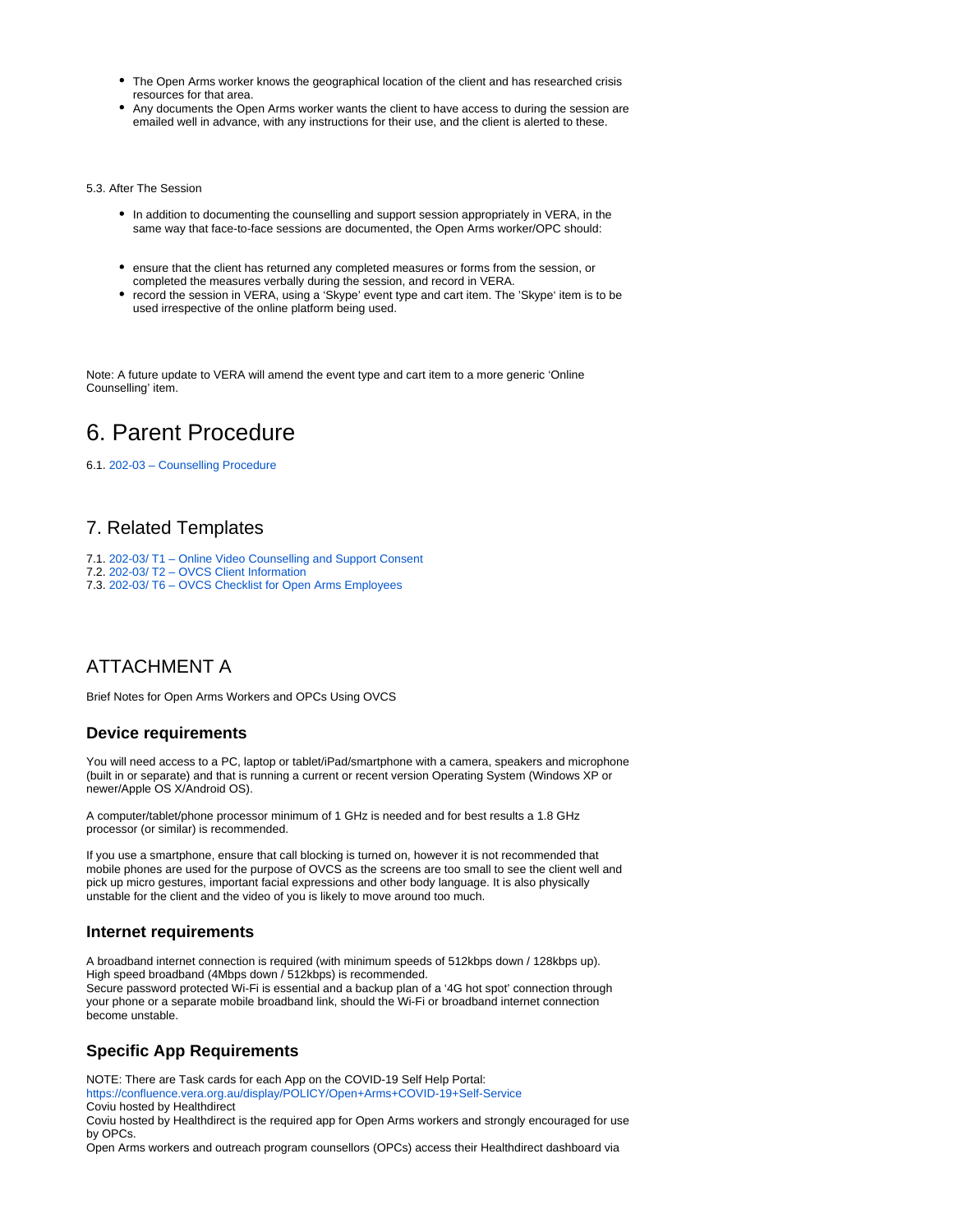this link: [https://vcc.healthdirect.org.au/login,](https://vcc.healthdirect.org.au/login) ideally using Google Chrome on a device outside the DVA network.

Clients access the Healthdirect waiting room through an OVCS link on the Open Arms website.

There is a separate waiting room for each state. The client's full name and mobile phone number will appear in the waiting room. Identify the correct client using both their name and phone number, and then

select the client to start the OVCS session.

## <span id="page-3-0"></span>Zoom Basic

The downloadable Zoom Application can be loaded and accessed on a personal iPad, desktop or laptop outside the DVA network. Using the device's web browser, go to the Apple Store or Google Play and find Zoom.

Zoom also has a Browser version which can be accessed using DVA devices on the DVA network via the Chrome web browser.

Zoom is used quite extensively as an enterprise conference solution and Zoom Basic can be adapted to use for one-on-one meetings such as counselling and also for groups. It uses a cloud platform accessed via an app, and supports document sharing.

You can sign up for Zoom Basic for free, download the app, and be supported to convene unlimited 1 to 1 meetings using your computer or mobile device.

The host (Open Arms worker) sets up a meeting by selecting "Host a meeting" in the app and selects "Schedule a meeting" to create a future meeting, to generate and send the client a link to join the meeting. This needs to be done for every session. Do not use repeated Zoom links as this compromises security. Do not use your personal meeting ID. This should only be use for impromptu, immediate online discussion between colleagues. Anyone who has your personal meeting ID can come back at any time. Each user will need to install the Zoom app before they can access the meeting. Clients can join a Zoom meeting using a web-browser, click on the Zoom link in the email and the Zoom app will automatically download on their device, the link will take them straight into the Zoom meeting. They don't have to register for Zoom to go in by a web-browser.

When emailing the Zoom link, it is recommended that you delete the phone numbers (under the link) which can be used to call into the meeting by phone. This will reduce possible confusion if the connectivity drops out and the client tries to call into the Zoom meeting while you are trying to call them to see if they are OK.

### <span id="page-3-1"></span>**Important Zoom Settings:**

• Make sure that mute is not on when the client enters the meeting – it can be anxiety provoking if the microphone does not work upon entry to the meeting.

• Embed password in meeting link for one-click join – turn on for added security.

• Require Encryption for 3rd Party Endpoints (H323/SIP) – turn on. This is essential for security and confidentiality.

• Auto saving chats – turn on. This is to record any exchanges of information via text – such as sending a web link for the client through chat.

• File transfer – this will enable the Open Arms worker to send files to the client and vice versa (make sure you have anti-virus software as a client could send you a compromised file).

• Screen sharing, Annotation, whiteboard – turn on so you can share docs, draw and play videos.

• Allow removed participants to re-join – if the client leaves due to poor connectivity, the client can re-join the meeting by clicking the link again.

• Identify guest participants in the meeting/webinar – turn on so you can see anyone else who may use the link to come into the meeting.

• Waiting room – Open Arms workers may wish for their clients to enter a 'waiting room' and then the worker can admit the client to the meeting when they are ready. This often gives comfort to the client that they will be received and that they have made it to the meeting.

• When attendees join meeting before host – turn on. This needs to be turned on as it sends the Open Arms worker an email saying that the client is ready to join.

• When a meeting is cancelled – turn on. An email is sent to the host and the client to state that the meeting has been cancelled.

• Profile: You can set an Open Arms logo, a picture, or photo in your profile settings so the client sees this when they are in the waiting room and know they are in the right place.

Zoom provides an excellent 'how to' guide, on line. Familiarise yourself with this guide prior to use. Open Arms workers should ensure information on their login ID and password is provided to the relevant Regional Clinical Practice Manager.

Additional information and further troubleshooting can be found at:

<https://support.zoom.us/hc/en-us/categories/200101697-Getting-Started>

### Privacy Note

<span id="page-3-2"></span>If you need to name a meeting in Zoom, avoid using the client's name. It is recommended to use the client's VERA ID as an identifier.